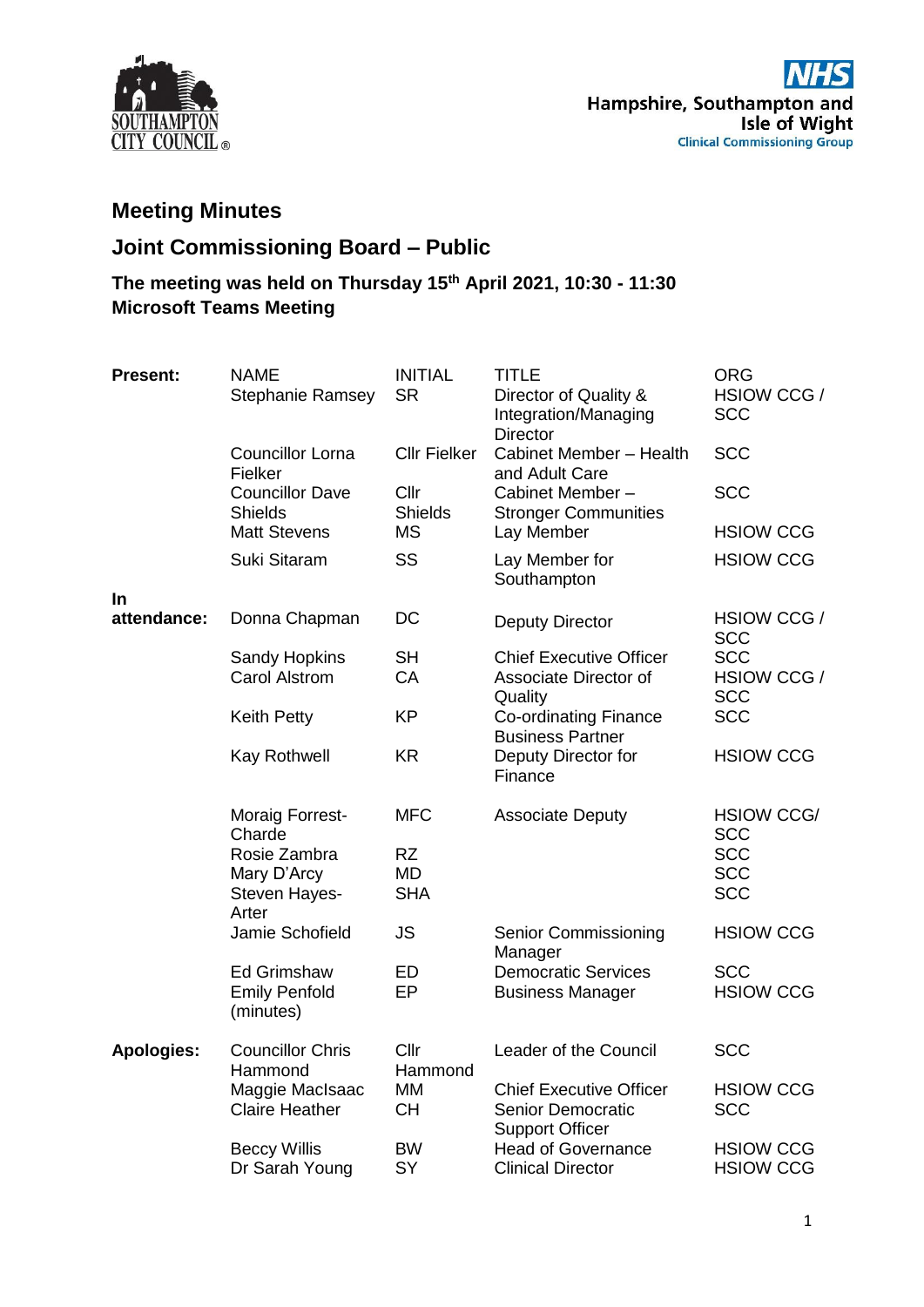|    |                                                                                                                                                                                                                                                                                                                                                                                         | <b>Action:</b> |
|----|-----------------------------------------------------------------------------------------------------------------------------------------------------------------------------------------------------------------------------------------------------------------------------------------------------------------------------------------------------------------------------------------|----------------|
| 1. | <b>Welcome and Apologies</b>                                                                                                                                                                                                                                                                                                                                                            |                |
|    | Members were welcomed to the meeting.                                                                                                                                                                                                                                                                                                                                                   |                |
|    | Apologies were noted and accepted                                                                                                                                                                                                                                                                                                                                                       |                |
|    | Due to issues with quoracy the public meeting was adjourned to a later<br>start time.                                                                                                                                                                                                                                                                                                   |                |
| 2. | <b>Declarations of Interest</b>                                                                                                                                                                                                                                                                                                                                                         |                |
|    | A conflict of interest occurs where an individual's ability to exercise<br>judgement, or act in a role is, could be, or is seen to be impaired or<br>otherwise influenced by his or her involvement in another role or<br>relationship                                                                                                                                                  |                |
|    | No declarations were made above those already on the Conflict of<br>Interest register.                                                                                                                                                                                                                                                                                                  |                |
| 3. | Minutes of the Previous Meeting/Action Tracker                                                                                                                                                                                                                                                                                                                                          |                |
|    | The minutes from the previous meeting dated 17 <sup>th</sup> December 2020 were<br>agreed as an accurate reflection of the meeting.                                                                                                                                                                                                                                                     |                |
|    | <b>Matters Arising</b><br>There were no matters arising.                                                                                                                                                                                                                                                                                                                                |                |
| 4. | <b>Disabled Facilities Grant Review and Recommendations</b>                                                                                                                                                                                                                                                                                                                             |                |
|    | The Board received the Disabilities Facilities Grant (DFG) review and<br>recommendations paper, JS outlined the highlights of the paper.                                                                                                                                                                                                                                                |                |
|    | Cllr Fielker thank JS for the work and acknowledged the complexities<br>around the work. The grant will be much more flexible and asked about<br>the timescale for this work. JS responded that original timescale for work<br>stream 1 would have been October this year, however it has been<br>delayed due to Covid and now the plan is to have something in place by<br>March 2022. |                |
|    | GVD welcomed this work and identified the need to reference the<br>voluntary sector. GVD raised it would be good to look at waiting lists to<br>see where low level requests are being held up.                                                                                                                                                                                         |                |
|    | For work stream 2, this has started already and working on prioritising the<br>work we can get up and running.                                                                                                                                                                                                                                                                          |                |
|    | Cllr Fielker endorsed the Disabled Facilities Grant Review<br>recommendations and Next Steps which are:-                                                                                                                                                                                                                                                                                |                |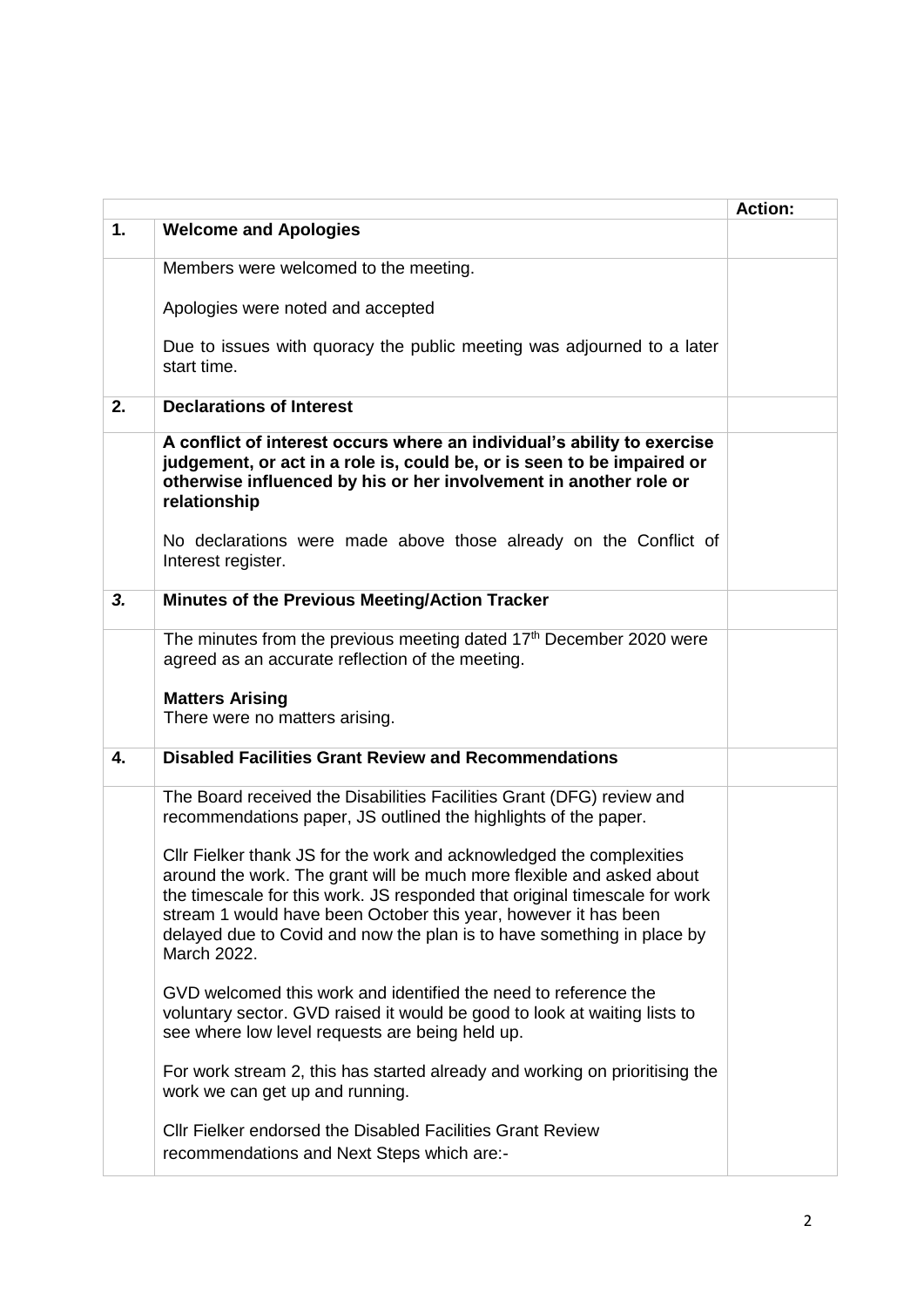|    | Work Stream 1.                                                                                                                                                                                                                                                                                                                                                                                                     |                                                                                                                                                                                                                                                                                                                              |  |  |
|----|--------------------------------------------------------------------------------------------------------------------------------------------------------------------------------------------------------------------------------------------------------------------------------------------------------------------------------------------------------------------------------------------------------------------|------------------------------------------------------------------------------------------------------------------------------------------------------------------------------------------------------------------------------------------------------------------------------------------------------------------------------|--|--|
|    |                                                                                                                                                                                                                                                                                                                                                                                                                    | 1. To establish a cross agency/directorate project group with Senior<br>Project Lead and designated Project Management.                                                                                                                                                                                                      |  |  |
|    | 2. To develop and agree Terms of Reference and detailed Project<br>Plan that will deliver a DFG delivery model in line with the review<br>recommendations to include timescales, resource implications,<br>business and procurement expectations and activity and potential<br>risks.                                                                                                                              |                                                                                                                                                                                                                                                                                                                              |  |  |
|    | 3. To implement the agreed DFG delivery model.                                                                                                                                                                                                                                                                                                                                                                     |                                                                                                                                                                                                                                                                                                                              |  |  |
|    | Work Stream 2.                                                                                                                                                                                                                                                                                                                                                                                                     |                                                                                                                                                                                                                                                                                                                              |  |  |
|    |                                                                                                                                                                                                                                                                                                                                                                                                                    | 1. To identify a commissioning manager to work with the Better Care<br>Fund Finance Board to establish a methodology for identifying and<br>prioritising schemes that funded through the DFG underspend. To<br>ensure that expenditure is within national DFG guidance and<br>recognises established national good practice. |  |  |
|    |                                                                                                                                                                                                                                                                                                                                                                                                                    | 2. To establish monitoring arrangements that ensure funded schemes<br>achieve their aims.                                                                                                                                                                                                                                    |  |  |
|    |                                                                                                                                                                                                                                                                                                                                                                                                                    | 3. To ensure that the agreed DFG expenditure forms part of the wider<br>BCF monitoring arrangements including established local and<br>national reporting.                                                                                                                                                                   |  |  |
|    | To have these arrangements in place by the end of May 2021.                                                                                                                                                                                                                                                                                                                                                        |                                                                                                                                                                                                                                                                                                                              |  |  |
|    |                                                                                                                                                                                                                                                                                                                                                                                                                    | JS/MD/SHA/RZ left the meeting.                                                                                                                                                                                                                                                                                               |  |  |
| 5. | Better Care Fund - Year End Report 2020/2021 and priorities for<br>2021/2022                                                                                                                                                                                                                                                                                                                                       |                                                                                                                                                                                                                                                                                                                              |  |  |
|    | paper.                                                                                                                                                                                                                                                                                                                                                                                                             | The Board received the Better Care Fund (BCF) year-end report for<br>20/21 and the priorities for 21/22. MFC outlined the highlights of the                                                                                                                                                                                  |  |  |
|    | KR provided an update on reablement. Overall BCF position (as per M11<br>forecast) is £0.8m underspend; broken down as £4.068m under Business<br>as Usual (BAU) (driven by the Disabilities Facility Grant carry forward and<br>in-year position) and £3.258m over on Covid related spend. The<br>correction for the Rehab and Reablement element is £0.84m overspend,<br>all driven by Covid with BAU break-even. |                                                                                                                                                                                                                                                                                                                              |  |  |
|    | It was agreed May would be a public meeting to allow a decision to be<br>made on the BCF ahead of the national return.                                                                                                                                                                                                                                                                                             |                                                                                                                                                                                                                                                                                                                              |  |  |
|    | Cllr Fielker agreed the recommendations as follows:                                                                                                                                                                                                                                                                                                                                                                |                                                                                                                                                                                                                                                                                                                              |  |  |
|    |                                                                                                                                                                                                                                                                                                                                                                                                                    | (i) To note the end of year BCF report which is a reduced<br>requirement when compared with previous years.<br>(ii) To note that the proposals for iBCF 2021/2022, which align with                                                                                                                                          |  |  |